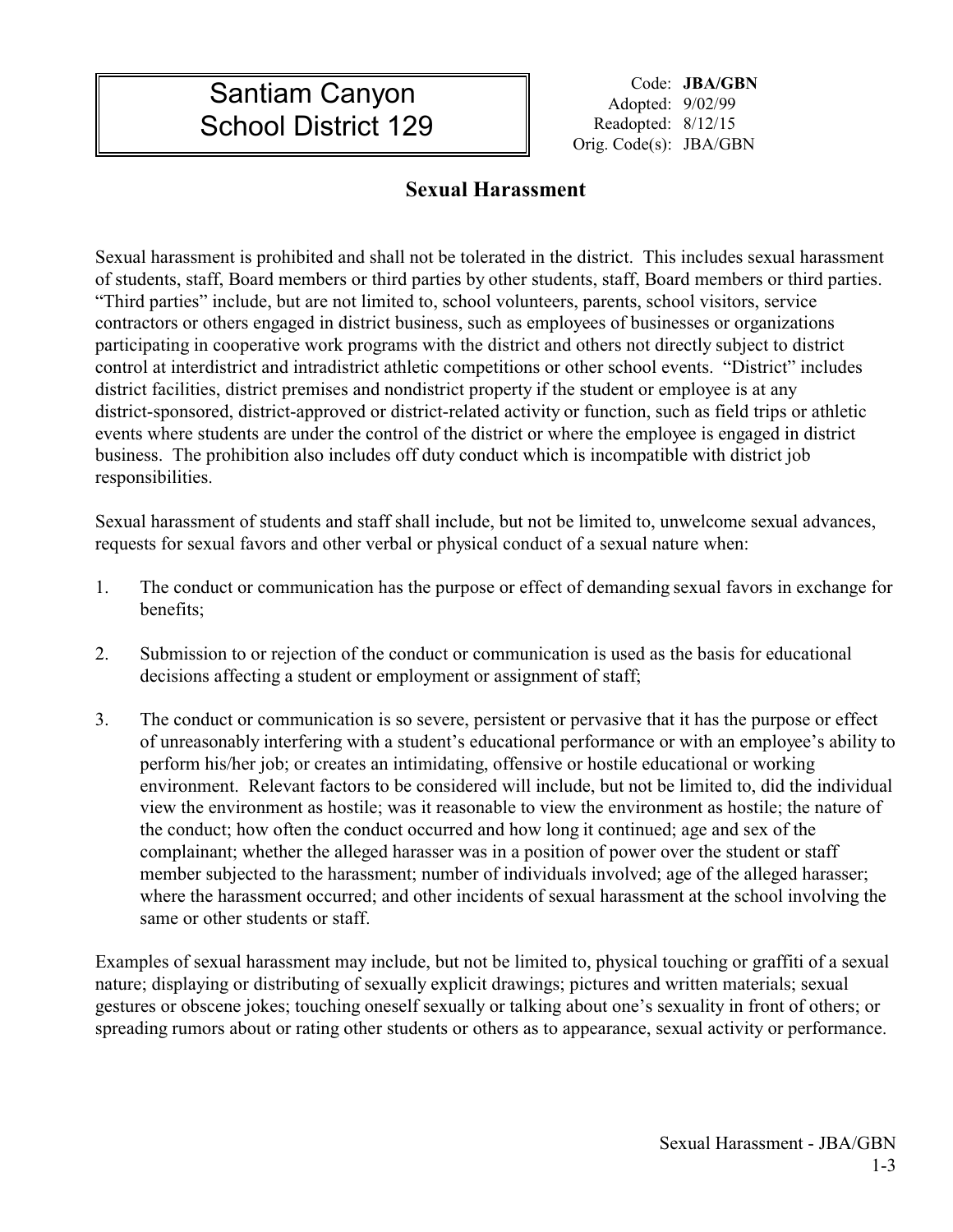All complaints about behavior that may violate this policy shall be promptly investigated. Any student, employee or third party who has knowledge of conduct in violation of this policy or feels he/she is a victim of sexual harassment must immediately report his/her concerns to the principal, compliance officer or superintendent, who has overall responsibility for all investigations. A student may also report concerns to a teacher, counselor or school nurse, who will promptly notify the appropriate district official. The student and the student's parents or staff member who initiated the complaint shall be notified of the findings of the investigation and, if appropriate, that remedial action has been taken.

The initiation of a complaint in good faith about behavior that may violate this policy shall not adversely affect the educational assignments or study environment of a student complainant or any terms or conditions of employment or work environment of the staff complainant. There shall be no retaliation by the district against any person who, in good faith, reports, files a complaint or otherwise participates in an investigation or inquiry of sexual harassment.

It is the intent of the Board that appropriate corrective action will be taken by the district to stop the sexual harassment, prevent its recurrence and address negative consequences. Students in violation of this policy shall be subject to discipline up to and including expulsion and/or counseling or sexual harassment awareness training, as appropriate. The age and maturity of the student(s) involved and other relevant factors will be considered in determining appropriate action. Employees in violation of this policy shall be subject to discipline, up to and including dismissal and/or additional sexual harassment awareness training, as appropriate. Other individuals whose behavior is found to be in violation of this policy shall be subject to appropriate sanctions as determined and imposed by the superintendent or Board.

Additionally, the district may report individuals in violation of this policy to law enforcement officials. Licensed staff, staff registered with the Teacher Standards and Practices Commission (TSPC) and those participating in practicum programs, as specified by Oregon Administrative Rules, shall be reported to TSPC.

The superintendent shall ensure appropriate periodic sexual harassment awareness training or information is provided to all supervisors, staff and students and that annually the name, position, business phone numbers, addresses or other necessary contact information of district officials responsible for accepting and managing sexual harassment complaints is readily available. This policy as well as the complaint procedure will be made available to all students, parents of students and staff in student/parent and staff handbooks. The district's policy shall be posted in all grade 6 through 12 schools. Such posting shall be by a sign of at least 8.5" by 11" inches.

The superintendent will establish a process of reporting incidents of sexual harassment.

All staff, volunteers, Board members and students shall be subject to this policy.

END OF POLICY